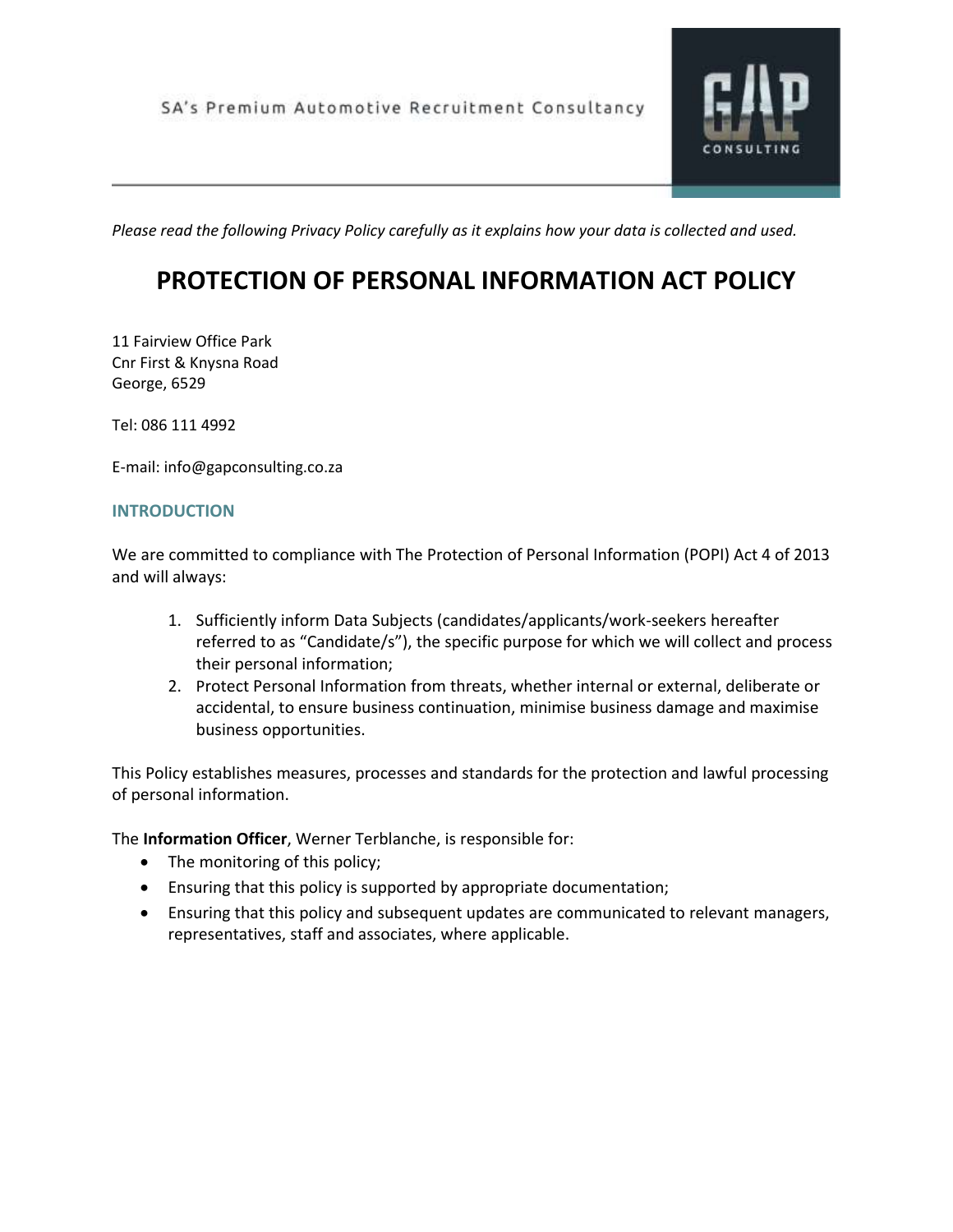# **DATA COLLECTION**

# **How We Collect Information**

To the extent permissible under applicable law, we collect information about you and any other party whose details you provide us when you:

- Register to use our services. This may include your name, address, email address, and telephone number. We may also ask you to provide additional information about yourself and your preferences;
- Complete online forms (including call-back requests), take part in surveys, download any information, or participate in any other interactive areas that appear on our website or within our application or service
- Interact with us using social media
- Provide your contact details to us when accessing or registering to use any websites, applications, or services we make available, or when you update those details
- Contact us offline, for example, by telephone, fax, SMS, email, or post

# **What We Do with Your Information**

When you interact with our site, as part of the online communication process, we collect the personal information you give us such as your name, phone number, and email address.

When you browse our site, we may also automatically receive and store certain personally nonidentifiable information ("Log Data"). This Log Data includes your computer's internet protocol (IP) address, browser type or the domain from which you are visiting, the site pages you visit, the search terms you use, and any advertisements on which you click.

This is information that helps us learn about your browser and operating system. For most users accessing the Internet from an Internet service provider, the IP address will be different every time you log on. We use Log Data to provide you with the services and pool it with other information to monitor the use of the services, and for the technical administration of the services.

We do not associate your IP address with any other Personal Information to identify you personally, except in cases where we are asked to comply with a subpoena or other legal demand or where we suspect that there has been a violation of our policies, our Terms of Service and/or applicable law.

Email marketing (if applicable): With your permission, we may send you emails about our site, new products or services, our company, and other updates.

To the extent permissible under applicable law, we use your information to:

- Provide any information and services that you have requested
- Manage our relationship with you (e.g.: via customer services and support activities)
- Monitor, measure, improve, and protect our content, website, applications and services, and provide an enhanced, personal, user experience for you
- Undertake internal testing of our website, applications, systems and services to improve their security and performance. In these circumstances, we anonymise any information used.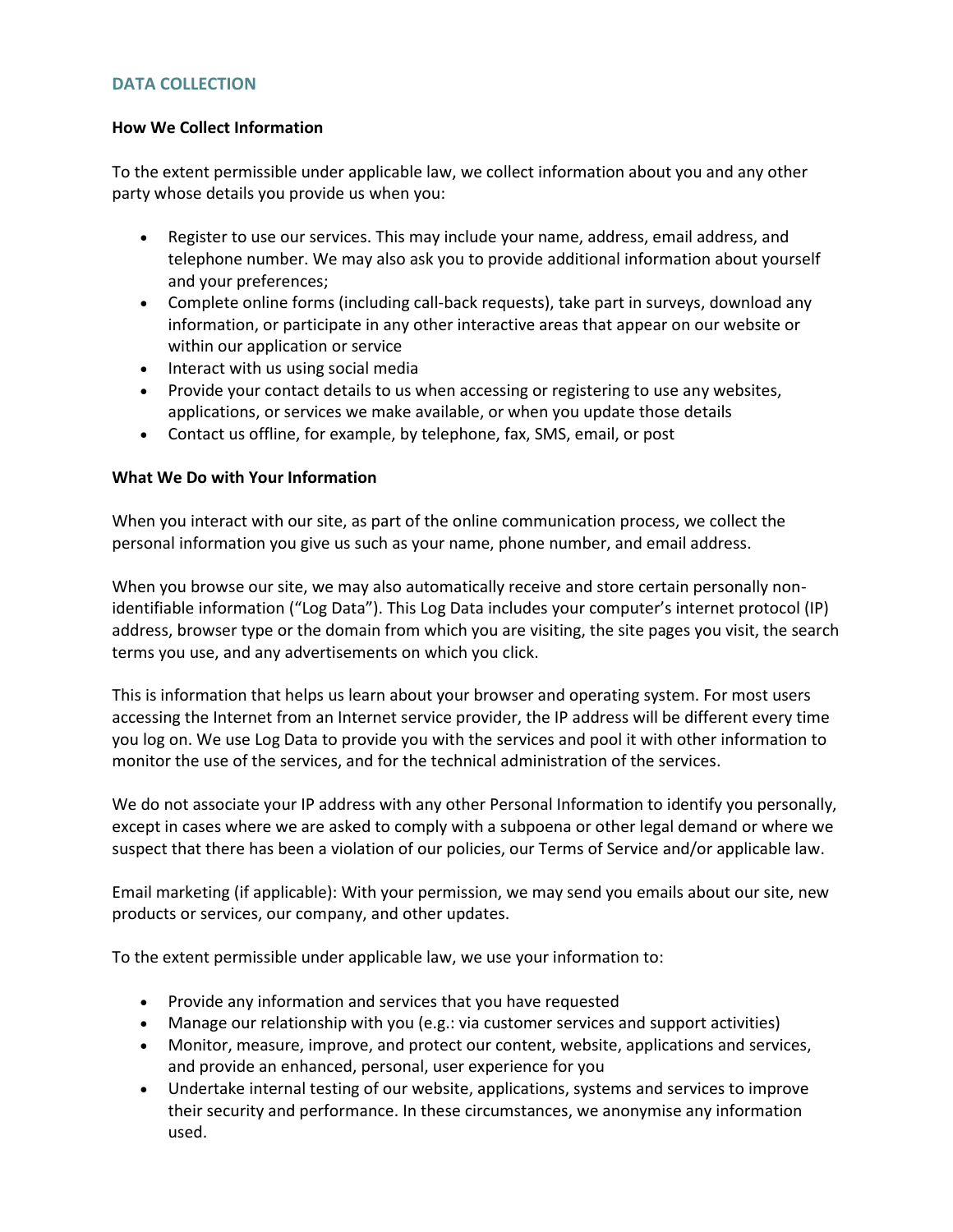- Provide you with any information that we are required to send you to comply with our regulatory or legal obligations
- Detect, prevent, investigate, or remediate crime, illegal, or prohibited activities, or to otherwise protect our legal rights (including liaison with regulators and law enforcement agencies for these purposes)
- Contact you to find out if you would like to take part in any of our further customer research (e.g.: feedback on your use of our applications, products, and services)
- To monitor, carry out statistical analysis and benchmarking, provided that in such circumstances, it is on an aggregated basis, which will not be linked back to you or any living individual
- Deliver targeted advertising, marketing (including in-product messaging), or information to you, which may be useful to you, based on your use of our applications and services
- Deliver joint content and services with third parties with whom you have a separate relationship (e.g.: social media providers)
- Provide you with location-based services (e.g.: advertising and other personalised content), where we collect geo-location data

# **CONSENT**

# **How We Get Your Consent**

When you provide us with personal information via one of our online touch points (such as a web form, platform input, lead form, social lead), you consent to our collecting it and using it only for the reason for which you sent us your information.

Where we ask for your personal information for a secondary reason, like marketing or research, we will either ask you directly for your expressed consent, or provide you with an opportunity to say no.

# **How to Withdraw Your Consent**

If you change your mind after you have opted in, you may withdraw your consent for us to contact you, collect more information, use, or disclose your information, at any time, by contacting us at:

GAP Consulting

Tel: 086 111 4992

Email: [info@gapconsulting.co.za](mailto:info@gapconsulting.co.za)

# **DISCLOSURE**

We may disclose your personal information if we are required to do so by law or if you violate our general terms and conditions.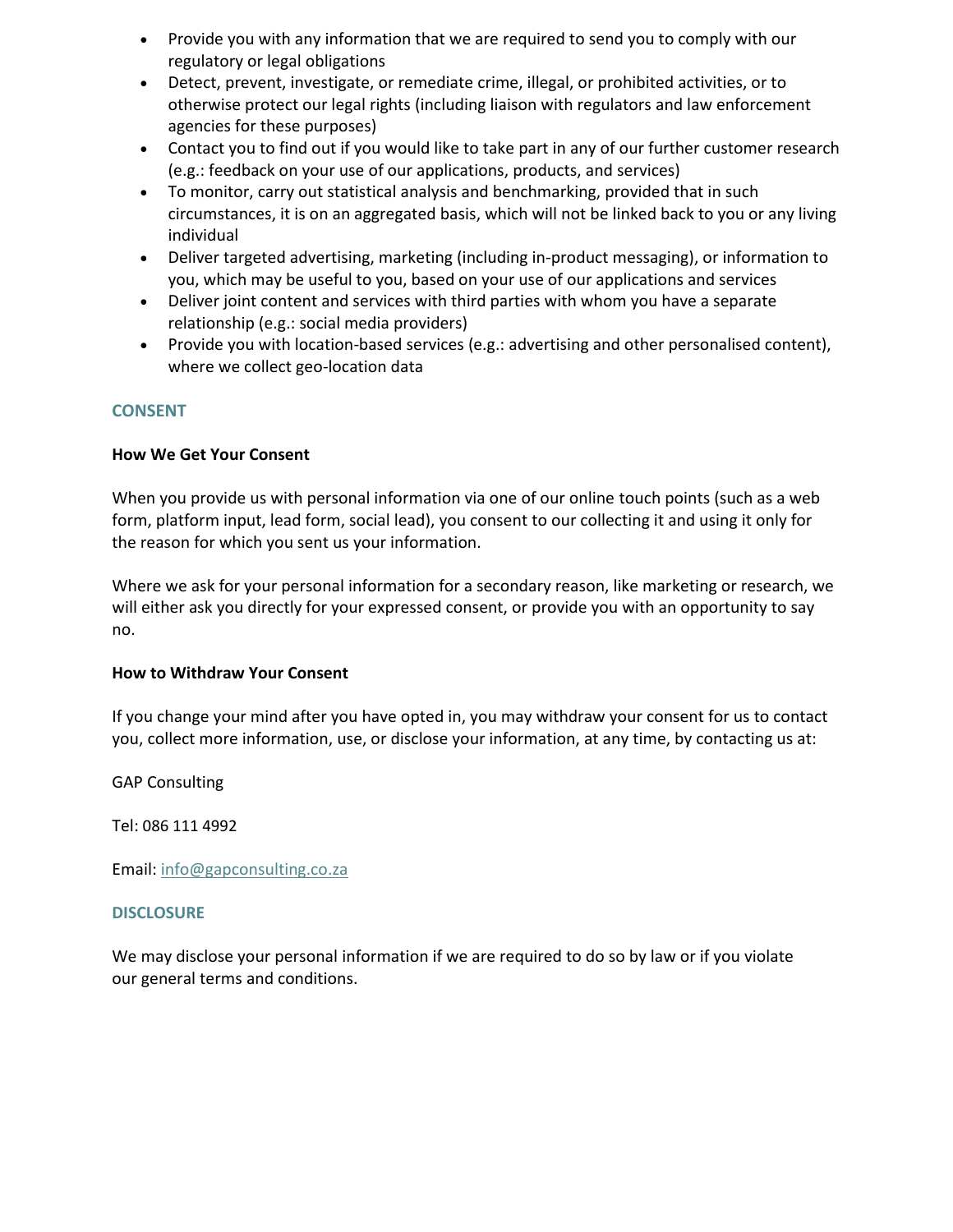#### **POLICY PRINCIPLES**

### **Accountability for Data to be collected**

 We shall take reasonable steps to safeguard all Data and Personal Information collected from you for the purpose of Permanent or Temporary recruitment

### **Processing Limitation/Purpose for Data Collection**

- We will collect personal information directly from you
- Personal Information from Social Networks and Job-seeker portals will be collected with your express consent
- Once in our possession we will only process or further process your information with your consent, except where we are required to do so by law. In the latter case we will always inform you

#### **Specific Purpose**

 Your personal information collected will be used to secure Permanent or Temporary employment on your behalf

#### **Limitation on Further Processing**

 Personal information may not be further processed in a way that is incompatible with the initial purpose for which it was collected and will only be done with your express consent

#### **Information Quality**

 We shall ensure that your information is complete, up to date and accurate before we use it. We will request, at least once annually, to update your information and confirm that we may continue to store/retain the information. If we are unable to contact you, your information will be deleted from our records

#### **Transparency/Openness**

- Where personal information is collected from a source other than directly from you (EG Social media, Job portals) we will make you aware:
	- o That your information is being collected and the specific reason;
	- o Who is collecting your information by giving you our details;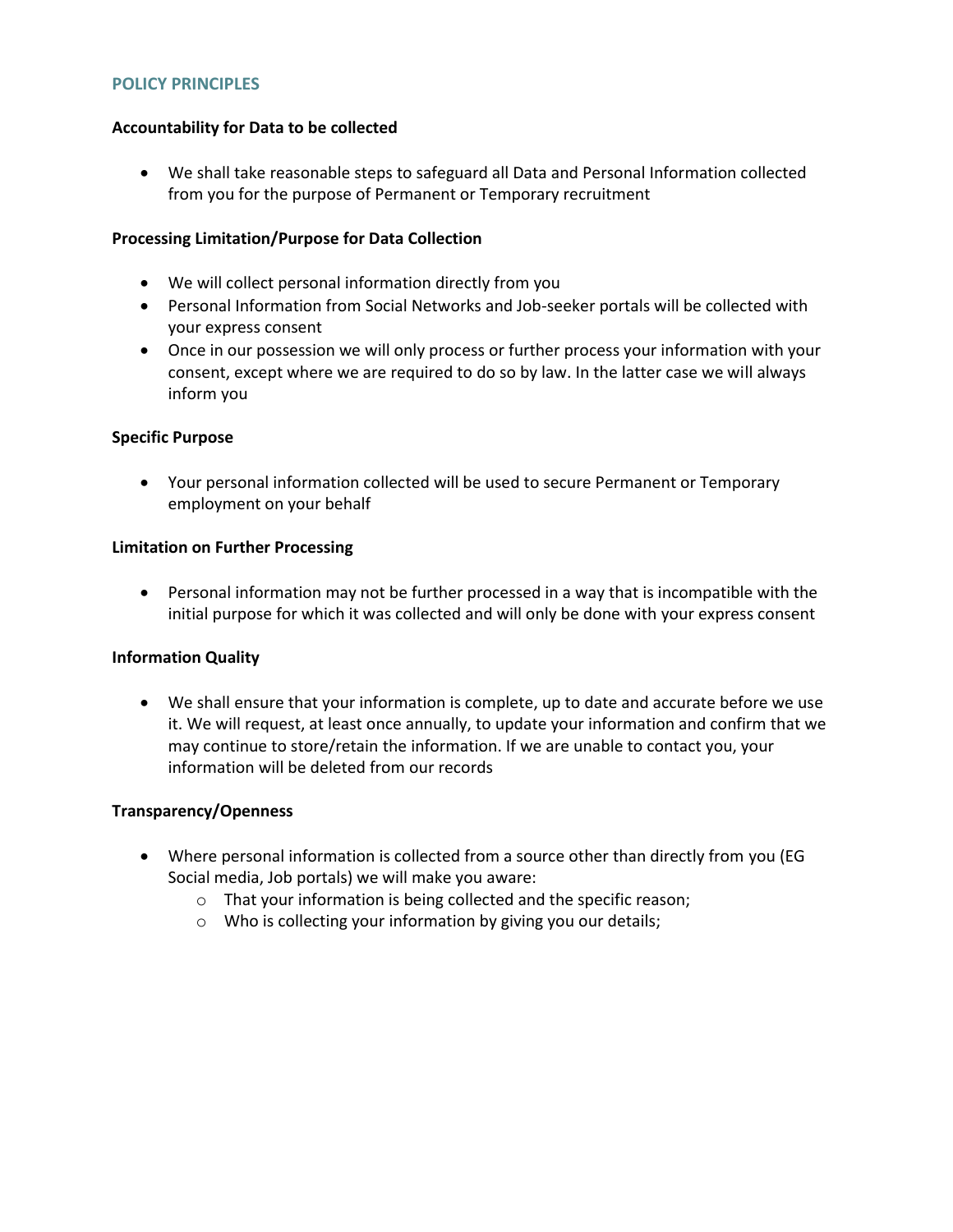# **DATA SECURITY SAFEGUARDS**

To protect your personal information, we take reasonable precautions and follow industry best practices to make sure it is not inappropriately lost, misused, accessed, disclosed, altered, or destroyed.

We keep your information secure by taking appropriate technical and organisational measures against its unauthorised or unlawful processing and against its accidental loss, destruction, or damage. We do our best to protect your personal information, but we cannot guarantee the security of your information if it is transmitted to our website, applications, or services, or to other websites, applications, and services, via an internet or similar connection.

We are committed to ensuring that information is only used for legitimate purposes with candidate consent and only by authorised employees of our agency.

#### **COOKIES**

Cookies are small text files that are transferred from our websites, applications, or services and stored on your device. We use cookies to provide you with a more personalised service and to help make our websites, applications, and services better for you.

Our cookies may be:

 **Session cookies:** temporary cookies that identify and track users within our websites, applications, or services and are deleted when you close your browser or leave your session in the application or service, or

We use the following types of cookies:

#### **Strictly Necessary Cookies**

These are cookies that are needed for our websites, applications, or services to function properly.

#### **Performance Cookies & Analytics Technologies**

These cookies collect information about how visitors and users use our websites, applications, and services. For instance, it can gather information about which functionality visitors use most often, and if they get error messages from areas of the websites, applications, or services.

These cookies don't collect information that identifies a visitor or user. All information these cookies collect is aggregated and therefore anonymous. We only use these cookies to improve how our website, applications, and services work.

#### **Functionality Cookies**

These cookies allow our websites, applications, and services to remember choices you make (such as your user name, language, or the region you are in) and provide enhanced, more personalised features. They may also be used to provide services you have asked for. The information these cookies collect may be anonymised and they cannot track your browsing activity on other websites.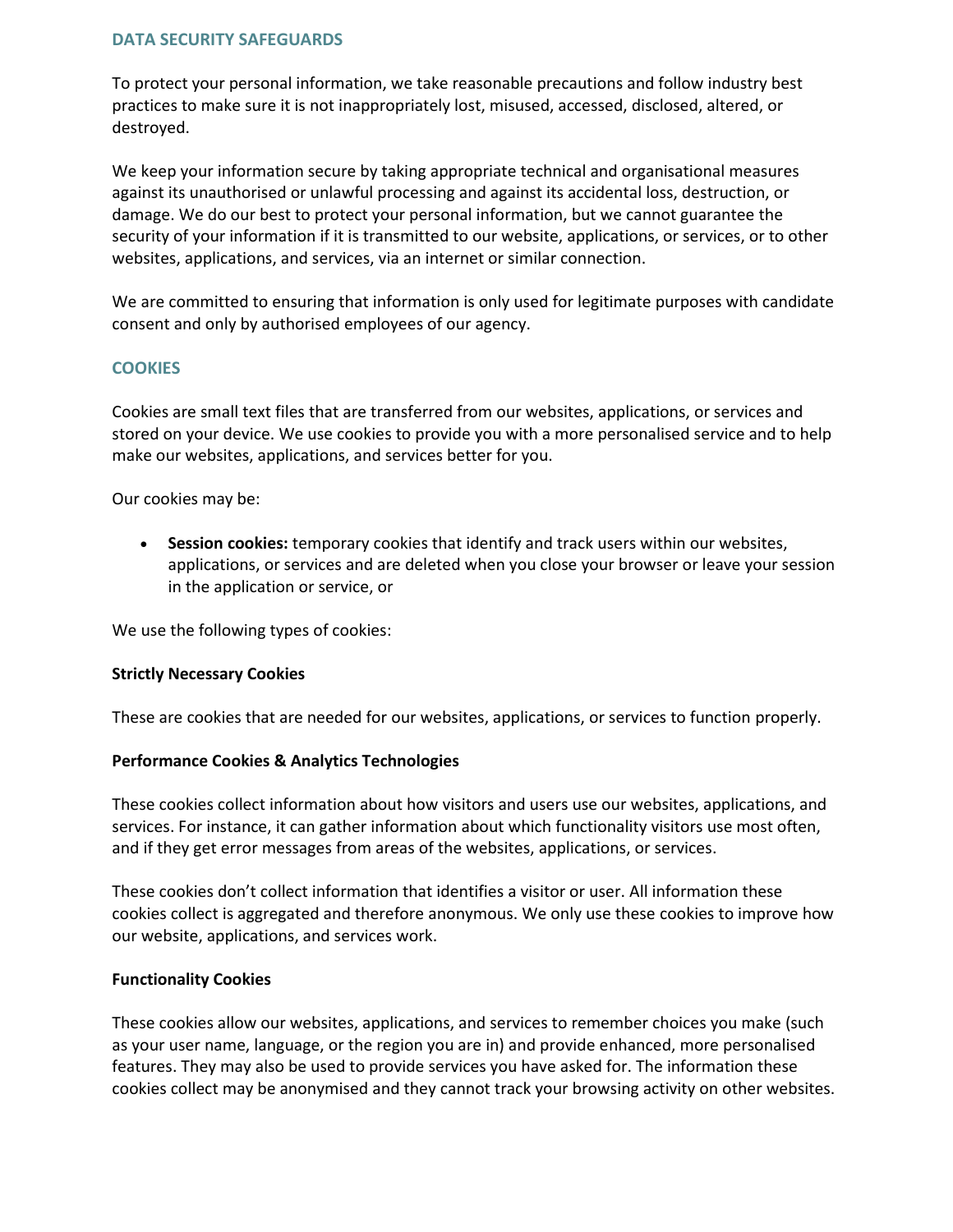# **Targeting or Advertising Cookies**

These cookies are used to deliver adverts more relevant to you and your interests. They are also used to limit the number of times you see an advertisement and help measure the effectiveness of the advertising campaign. They are usually placed by advertising networks with the website operators' permission.

They remember that you have visited a website and this information is shared with other organisations such as advertisers. Quite often, targeting or advertising cookies will be linked to site functionality provided by the other organisation.

#### **Web Beacons & Parameter Tracking**

We also use cookies and similar software known as web beacons to count users who have visited our website after clicking through from one of our advertisements on another website or in emails. These web beacons collect limited information and does not identify particular individuals.

It is not possible to refuse the use of web beacons. However, because they are used in conjunction with cookies, you can effectively disable them by setting your browser to restrict or block cookies.

# **CHANGES TO THIS PRIVACY POLICY**

We reserve the right to modify this privacy policy at any time, so please review it frequently. Changes and clarifications will take effect immediately upon their posting on the website. If we make material changes to this policy, we will notify you here that it has been updated, so that you are aware of what information we collect, how we use it, and under what circumstances, if any, we use and / or disclose it.

#### **QUESTIONS & CONTACT INFORMATION AROUND OUR PRIVACY POLICY**

If you would like to access, correct, amend, or delete any personal information we have about you, register a complaint, or simply want more information, contact our Privacy department as follows:

#### **Privacy Policy Department**

086 111 4992, info@gapconsulting.co.za, (Mon-Fri) 08:00 – 17:00

#### **PARTICIPATION OF INDIVIDUALS/COMPLAINTS**

- Candidates are entitled access to, and to correct any information held by us.
- Complaints should be submitted in writing to the Information Officer for Resolution.
- Requests to Access, Correct or Delete information must be made on the attached *Annexures 1 and 2* and submitted to the Information Officer.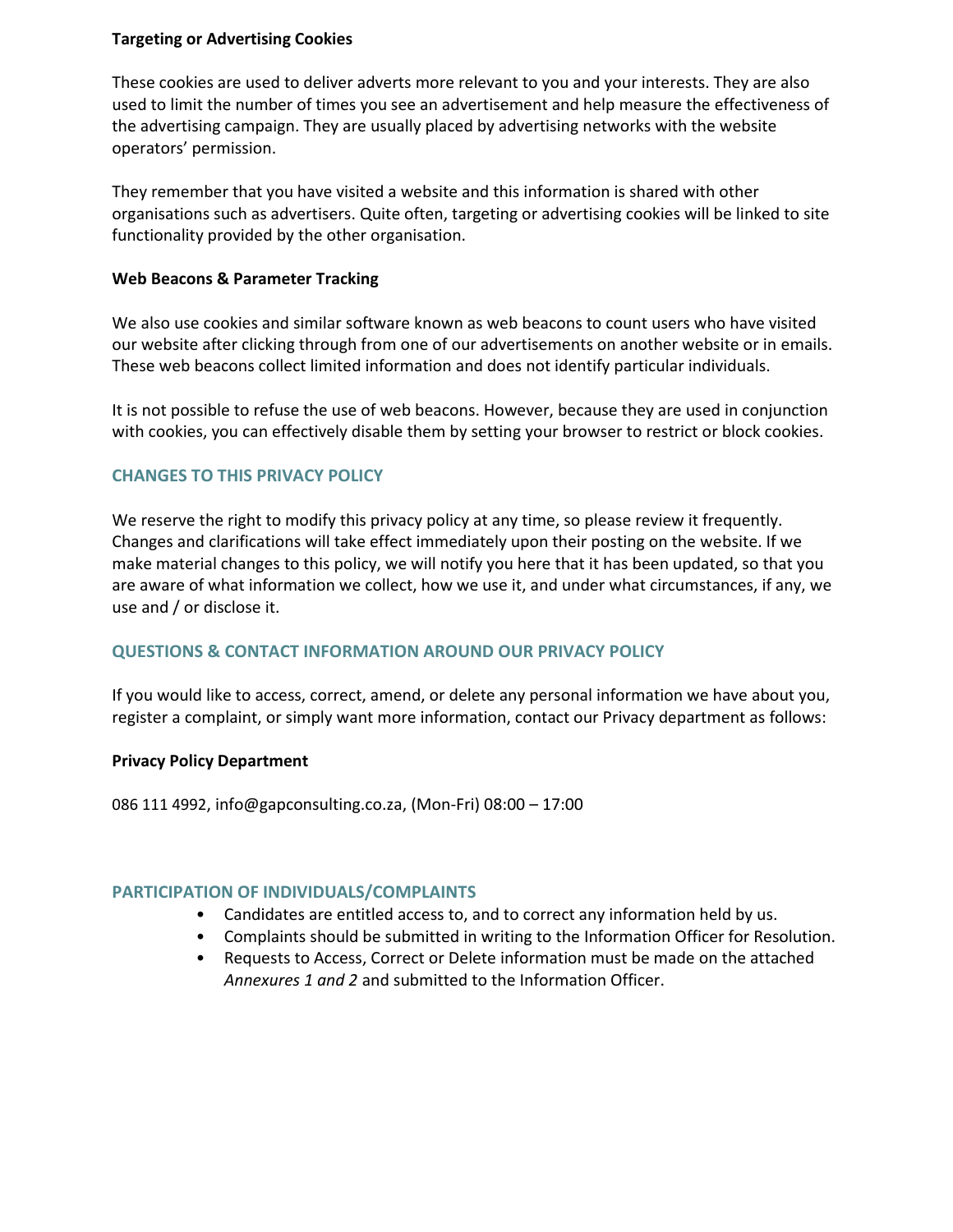# **Annexure 1**

# **OBJECTION TO THE PROCESSING OF PERSONAL INFORMATION IN TERMS OF SECTION 11(3) OF THE PROTECTION OF PERSONAL INFORMATION ACT, 2013 (ACT NO. 4 OF 2013) REGULATIONS RELATING TO THE PROTECTION OF PERSONAL INFORMATION, 2018 [Regulation 2]**

Notes:

1. Affidavits or other documentary evidence in support of the objection may be attached.

2. If the space provided for in this Form is inadequate, submit information as an Annexure to this Form and sign each page. 3. Complete as is applicable.

#### **DETAILS OF DATA SUBJECT**

Name(s) and surname of data subject: Unique Identifier/ Identity Number Residential, postal or business address: Contact number(s): E-mail address:

#### **DETAILS OF RESPONSIBLE PARTY**

Name /Registered name of responsible party: Residential, postal or business address: Contact number(s): E-mail address:

### **REASONS FOR OBJECTION IN TERMS OF SECTION 11(1)(d) to (f)**

Please provide detailed reasons for the objection below:

Signed at .......................................... this ...................... day of ...........................20………...

............................................................ Signature of data subject/designated person